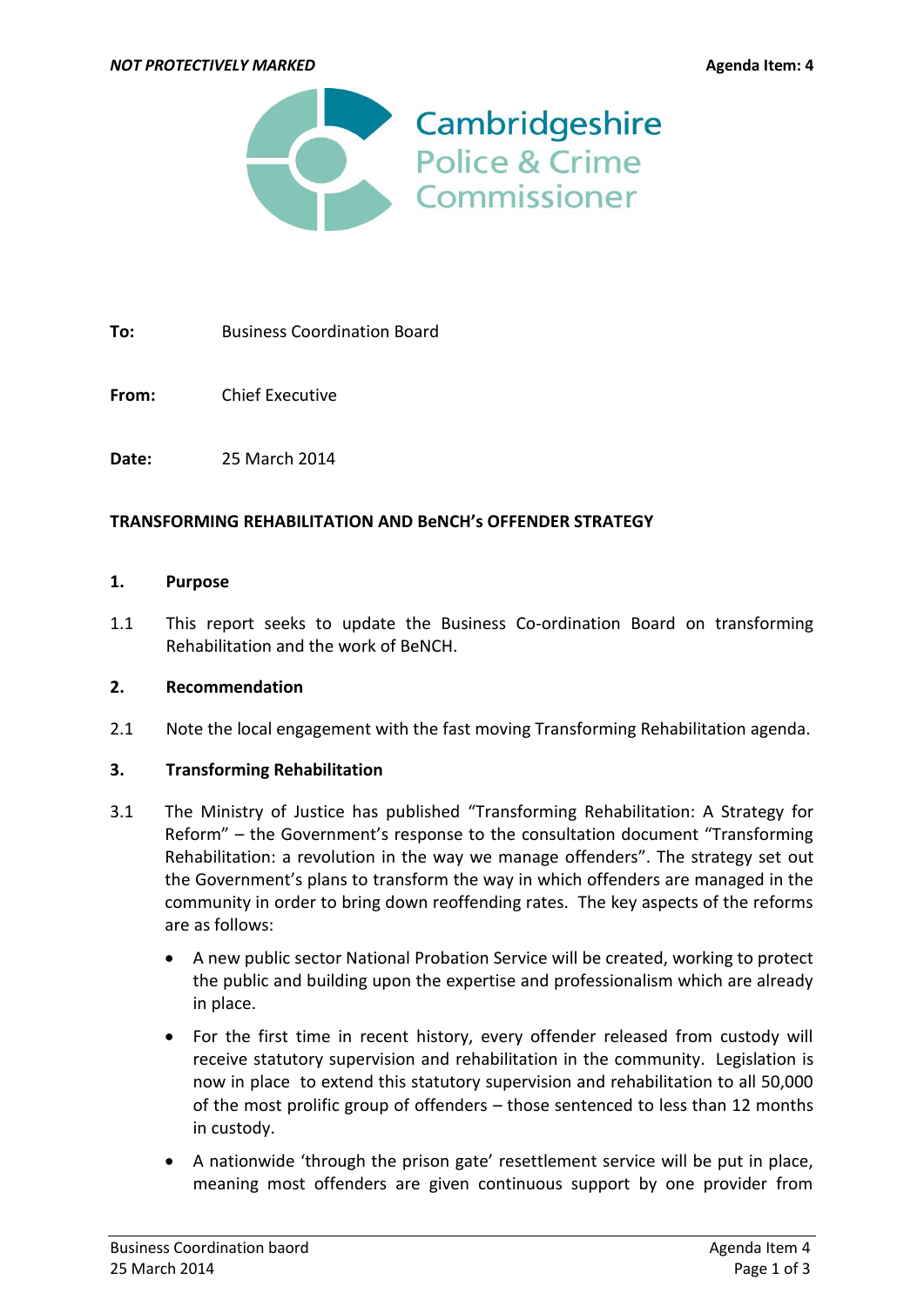custody into the community. This will be supported by ensuring that most offenders are held in a prison designated to their area for at least three months before release.

- The market will be opened up to a diverse range of new rehabilitation providers, in order to get the best out of the public, voluntary and private sectors, at the local as well as national level.
- New payment incentives for market providers to focus relentlessly on reforming offenders will be introduced, giving providers flexibility to do what works and freedom from bureaucracy, but only paying them in full for real reductions in reoffending.
- 3.2 Work is now moving quickly to implement this reform. The OJEU notice was issued on  $19^{th}$  September 2013. This set out that in the future Cambridgeshire will be served by a Community Rehabilitation Company covering Bedfordshire, Hertfordshire, Northamptonshire and Hertfordshire (BeNCH).
- 3.3 It should be noted that Peterborough has an existing social impact bond funded One Service. This service supports short sentenced male prisoners by offering early engagement, through and beyond the gate delivery and proactive, individualised support in the community to address needs and prevent re-offending. It is a yet unclear what impact Transforming Rehabilitation will have on this service.

## **4. Commissioner work across BeNCH**

- 4.1 Commissioners across BeNCH have been worked together to understand how best to respond to Transforming Rehabilitation. They have worked together to ensure potential providers are aware of the local issues within each of their patches and also promoted the development of an offender strategy which sets out principles of working which they share.
- 4.2 The draft BeNCH three tiered offender strategy aims to ensure that all practice has a stronger focus on evidence; challenges the status-quo and strives to identify innovative solutions that work. The strategy also aims to drive investment in preventing offending; ensuring cohesive management and commissioning and structured evaluation.
- 4.3 The strategy's three tiers can be summarised as:
	- High intensity interagency work with the most complex offenders;
	- Ensuring every agency's contact with youth and adult offenders counts and makes an impact to drive "desistance"; and
	- Preventing offending through a two pronged partnership approach with:
		- o targeted work with the most vulnerable at risk population e.g. troubled families and
		- $\circ$  work with the general populations to shift attitudes of acceptability e.g. towards drugs, alcohol, violence including work with families, e.g. through parenting and schools programmes.